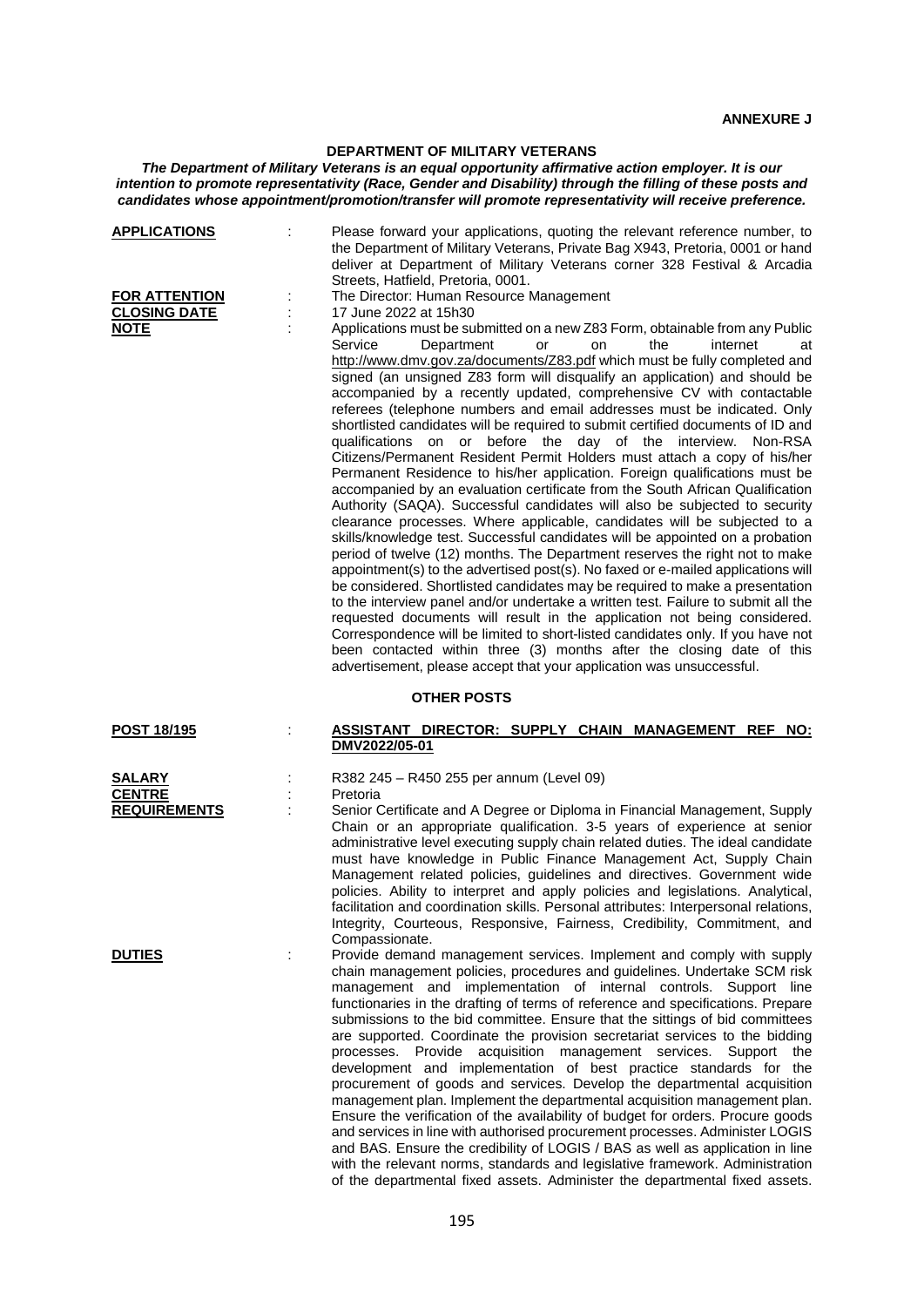| <b>ENQUIRIES</b>                               |   | Ensure the administration of the asset life cycle inventory. Development and<br>maintain the electronic asset register. Coordinate the disposal of fixed assets.<br>Conduct asset verification. Mark and register the departmental assets. Ensure<br>the identification, recording and reporting of loss assets. Provide facilities and<br>transport management services. Administration of departmental stores and<br>warehouse. Handle the receipt of ordered goods. Ensure the balancing /<br>confirmation of delivered goods against orders. Coordinate the issuing of<br>goods to line functionaries. Ensure optimum stock levels. Handle the<br>packaging and safe storage of stores items. Administer proper procedures for<br>ordering and issuing of stores.<br>Ms Dineo Masemola Tel No: (012) 765 9454                                                                                                                                                                                                                                                                                                                                                                                                                                                                                                                                                                                                                                                                                                                                                                                                                                                                                                                                                                                                                                                                                                                                                                                                                                                      |
|------------------------------------------------|---|------------------------------------------------------------------------------------------------------------------------------------------------------------------------------------------------------------------------------------------------------------------------------------------------------------------------------------------------------------------------------------------------------------------------------------------------------------------------------------------------------------------------------------------------------------------------------------------------------------------------------------------------------------------------------------------------------------------------------------------------------------------------------------------------------------------------------------------------------------------------------------------------------------------------------------------------------------------------------------------------------------------------------------------------------------------------------------------------------------------------------------------------------------------------------------------------------------------------------------------------------------------------------------------------------------------------------------------------------------------------------------------------------------------------------------------------------------------------------------------------------------------------------------------------------------------------------------------------------------------------------------------------------------------------------------------------------------------------------------------------------------------------------------------------------------------------------------------------------------------------------------------------------------------------------------------------------------------------------------------------------------------------------------------------------------------------|
| <b>POST 18/196</b>                             |   | ADMINISTRATIVE ASSISTANT REF NO: DMV2022/05-02                                                                                                                                                                                                                                                                                                                                                                                                                                                                                                                                                                                                                                                                                                                                                                                                                                                                                                                                                                                                                                                                                                                                                                                                                                                                                                                                                                                                                                                                                                                                                                                                                                                                                                                                                                                                                                                                                                                                                                                                                         |
|                                                |   | (Directorate: Socio-Economic Support)                                                                                                                                                                                                                                                                                                                                                                                                                                                                                                                                                                                                                                                                                                                                                                                                                                                                                                                                                                                                                                                                                                                                                                                                                                                                                                                                                                                                                                                                                                                                                                                                                                                                                                                                                                                                                                                                                                                                                                                                                                  |
| <b>SALARY</b><br><b>CENTRE</b>                 |   | R211 713 - R249 378 per annum (Level 06), plus benefits<br>Pretoria                                                                                                                                                                                                                                                                                                                                                                                                                                                                                                                                                                                                                                                                                                                                                                                                                                                                                                                                                                                                                                                                                                                                                                                                                                                                                                                                                                                                                                                                                                                                                                                                                                                                                                                                                                                                                                                                                                                                                                                                    |
| <b>REQUIREMENTS</b>                            |   | A Senior Certificate and a Diploma or Degree in Office Management, Public<br>Administration or equivalent qualification. One to three years' experience at<br>clerical or senior clerical level. Knowledge of Relevant legislation, policies,<br>prescripts and procedures. Information Management and Basic financial<br>/budget management. Basic knowledge of MS office programs. Operating<br>switchboard equipment. Skills: Computer, Interpersonal relations, Telephone<br>etiquette, Customer relations, Office management, Organizational, and<br>Communication. Personal attributes in Interpersonal relations, Integrity,<br>Courteousness, Responsive, Credibility, Commitment and Loyalty.                                                                                                                                                                                                                                                                                                                                                                                                                                                                                                                                                                                                                                                                                                                                                                                                                                                                                                                                                                                                                                                                                                                                                                                                                                                                                                                                                                 |
| <b>DUTIES</b>                                  | İ | Provide secretariat support services. Type documents. Take minutes during<br>meetings. Compile and distribute agendas and minutes. Circulate and collect<br>attendance registers during meetings. Receive and re-route incoming calls.<br>Record and relate massages. Operate and ensure that office equipment is in<br>good working order. Coordinate and schedule meetings. Coordinate the<br>provision of refreshments and water during meetings. Follow-up with the<br>supervisor regarding scheduled meetings and appointments. Manage the<br>cancellation and rescheduling of appointments. Provide records management<br>and filing services. Ensure the effective flow of information to and from the<br>office. Receive and register incoming correspondence. File and safe keep<br>documents in line with the file plan and other relevant regulations and practice.<br>Register and distribute outgoing correspondence. Maintain the confidentiality<br>of documents. Receive clients and visitors. Provide refreshments to clients and<br>visitors where necessary. Respond to general enquiries of visitors. Manage the<br>tidiness of the office. Provide administrative and logistical support services.<br>Order stationary for the office. Serve as a chief user clerk and coordinate the<br>procurement of Office supplies, computer consumables and stationary for the<br>office. Check invoices for correctness and certify them for payment. Coordinate<br>the payment of invoices. Make bookings for venues, accommodation and<br>manage travel arrangements. Ensure the processing of S&T and overtime.<br>Collate and compile reports and any other information as requested. Obtain<br>the necessary signatures on documents. Scrutinise documents to determine<br>actions. Manage the leave register and the submission of leave forms for the<br>office. Monitor budget spending for the office in order to note under and over<br>utilisation. Collect and coordinate all documents that relate to the budget and<br>funding requirements. |
| <b>ENQUIRIES</b>                               |   | Ms Dineo Masemola Tel No: (012) 765 9454                                                                                                                                                                                                                                                                                                                                                                                                                                                                                                                                                                                                                                                                                                                                                                                                                                                                                                                                                                                                                                                                                                                                                                                                                                                                                                                                                                                                                                                                                                                                                                                                                                                                                                                                                                                                                                                                                                                                                                                                                               |
| <u>POST 18/197</u>                             |   | ADMINISTRATIVE ASSISTANT: OFFICE OF THE DIRECTOR-GENERAL<br><b>REF NO: DMV2022/05-03</b>                                                                                                                                                                                                                                                                                                                                                                                                                                                                                                                                                                                                                                                                                                                                                                                                                                                                                                                                                                                                                                                                                                                                                                                                                                                                                                                                                                                                                                                                                                                                                                                                                                                                                                                                                                                                                                                                                                                                                                               |
| SALARY<br><b>CENTRE</b><br><b>REQUIREMENTS</b> |   | R211 713 - R249 378 per annum (Level 06), plus benefits<br>Pretoria<br>A Senior Certificate and a Diploma or Degree in Office Management, Public<br>Administration or equivalent qualification. One to three years' experience at<br>clerical or senior clerical level or as an intern in a relevant office. Knowledge of<br>Relevant legislation, policies, prescripts and procedures. Information<br>Management Basic financial / budget management. Basic knowledge of MS<br>office programs. Operating switchboard equipment. Skills: Computer,<br>Interpersonal relations, Telephone etiquette, Customer relations, Office                                                                                                                                                                                                                                                                                                                                                                                                                                                                                                                                                                                                                                                                                                                                                                                                                                                                                                                                                                                                                                                                                                                                                                                                                                                                                                                                                                                                                                        |

management, Organizational, and Communication. Personal attributes in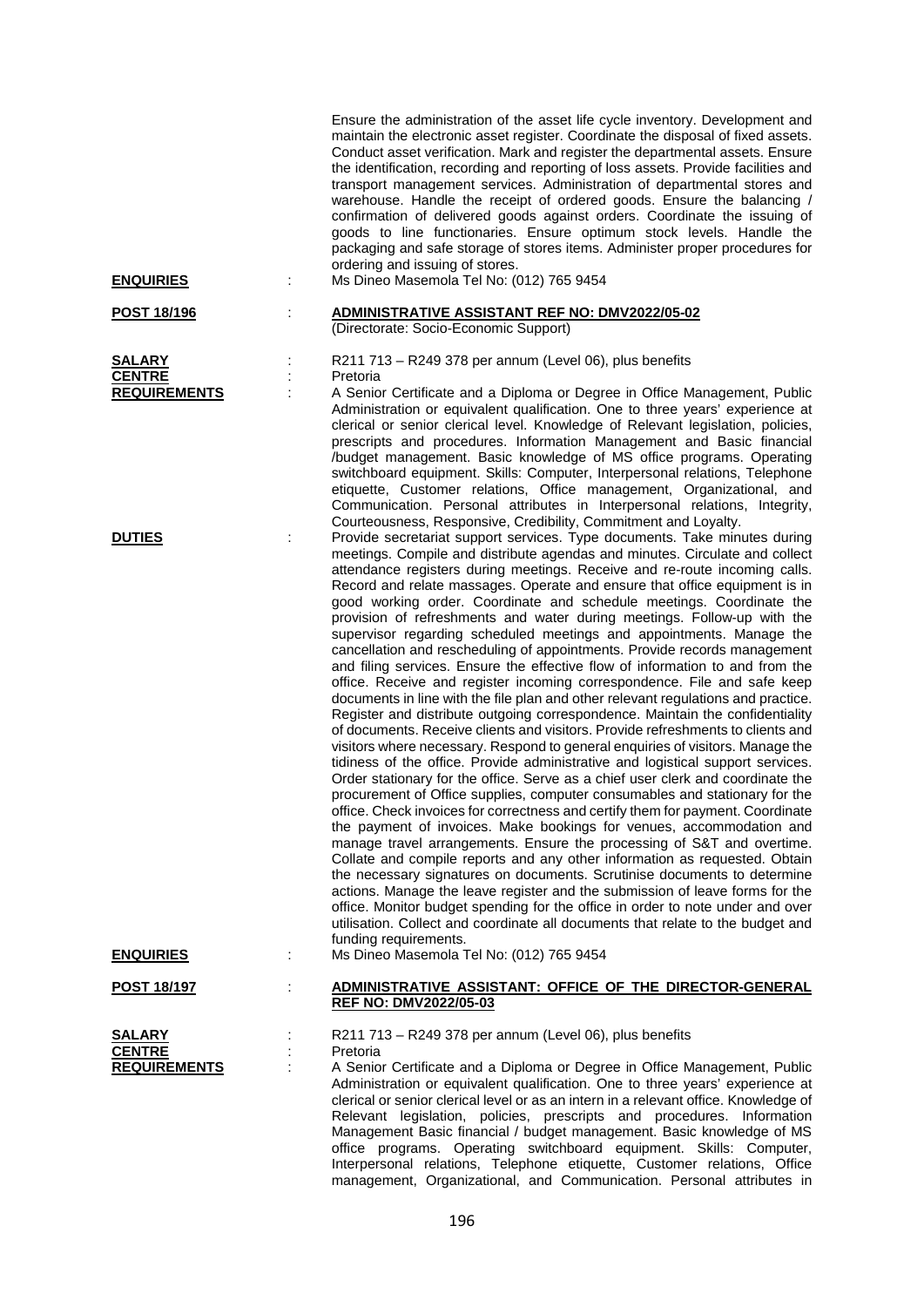|                                                       | Interpersonal relations, Integrity, Courteousness, Responsive, Credibility,<br>Commitment and Loyalty.                                                                                                                                                                                                                                                                                                                                                                                                                                                                                                                                                                                                                                                                                                                                                                                                                                                                                                                                                                                                                                                                                                                                                                                                                                                                                                                                                                                                                                                                                                                                                                                                                                                                                                                                                                                                                                                                                                                                        |
|-------------------------------------------------------|-----------------------------------------------------------------------------------------------------------------------------------------------------------------------------------------------------------------------------------------------------------------------------------------------------------------------------------------------------------------------------------------------------------------------------------------------------------------------------------------------------------------------------------------------------------------------------------------------------------------------------------------------------------------------------------------------------------------------------------------------------------------------------------------------------------------------------------------------------------------------------------------------------------------------------------------------------------------------------------------------------------------------------------------------------------------------------------------------------------------------------------------------------------------------------------------------------------------------------------------------------------------------------------------------------------------------------------------------------------------------------------------------------------------------------------------------------------------------------------------------------------------------------------------------------------------------------------------------------------------------------------------------------------------------------------------------------------------------------------------------------------------------------------------------------------------------------------------------------------------------------------------------------------------------------------------------------------------------------------------------------------------------------------------------|
| <b>DUTIES</b>                                         | Provide secretariat support services. Type documents. Take minutes during<br>meetings. Compile and distribute agendas and minutes. Circulate and collect<br>attendance registers during meetings. Receive and re-route incoming calls.<br>Record and relate massages. Operate and ensure that office equipment is in<br>good working order. Coordinate and schedule meetings. Coordinate the<br>provision of refreshments and water during meetings. Follow-up with the<br>supervisor regarding scheduled meetings and appointments. Manage the<br>cancellation and rescheduling of appointments. Provide records management<br>and filing services. Ensure the effective flow of information to and from the<br>office. Receive and register incoming correspondence. File and safe keep<br>documents in line with the file plan and other relevant regulations and practice.<br>Register and distribute outgoing correspondence. Maintain the confidentiality<br>of documents. Receive clients and visitors. Provide refreshments to clients and<br>visitors where necessary. Respond to general enquiries of visitors. Manage the<br>tidiness of the office. Provide administrative and logistical support services.<br>Order stationary for the office. Serve as a chief user clerk and coordinate the<br>procurement of Office supplies, computer consumables and stationary for the<br>office. Check invoices for correctness and certify them for payment. Coordinate<br>the payment of invoices. Make bookings for venues, accommodation and<br>manage travel arrangements. Ensure the processing of S&T and overtime.<br>Collate and compile reports and any other information as requested. Obtain<br>the necessary signatures on documents. Scrutinise documents to determine<br>actions. Manage the leave register and the submission of leave forms for the<br>office. Monitor budget spending for the office in order to note under and over<br>utilisation. Collect and coordinate all documents that relate to the budget and |
| <b>ENQUIRIES</b>                                      | funding requirements.<br>Ms Dineo Masemola Tel No: (012) 765 9454                                                                                                                                                                                                                                                                                                                                                                                                                                                                                                                                                                                                                                                                                                                                                                                                                                                                                                                                                                                                                                                                                                                                                                                                                                                                                                                                                                                                                                                                                                                                                                                                                                                                                                                                                                                                                                                                                                                                                                             |
| <u>POST 18/198</u>                                    | ADMINISTRATIVE ASSISTANT REF NO: DMV2022/05-04<br>(Directorate: Information Communication and Technology)                                                                                                                                                                                                                                                                                                                                                                                                                                                                                                                                                                                                                                                                                                                                                                                                                                                                                                                                                                                                                                                                                                                                                                                                                                                                                                                                                                                                                                                                                                                                                                                                                                                                                                                                                                                                                                                                                                                                     |
| <b>SALARY</b><br><b>CENTRE</b><br><b>REQUIREMENTS</b> | R211 713 - R249 378 per annum (Level 06), plus benefits<br>Pretoria<br>A Senior Certificate and a diploma or Degree in Office Management, Public<br>Administration or equivalent qualification. One to three years' experience at<br>clerical or senior clerical level or as an intern in a relevant office. Knowledge of<br>Relevant legislation, policies, prescripts and procedures. Information<br>Management and Basic financial /budget management. Basic knowledge of<br>MS office programs. Operating switchboard equipment. Skills: Computer,<br>Interpersonal relations, Telephone etiquette, Customer relations, Office<br>management, Organizational, and Communication. Personal attributes in<br>Interpersonal relations, Integrity, Courteousness, Responsive, Credibility,<br>Commitment and Loyalty.                                                                                                                                                                                                                                                                                                                                                                                                                                                                                                                                                                                                                                                                                                                                                                                                                                                                                                                                                                                                                                                                                                                                                                                                                         |
| <b>DUTIES</b>                                         | Provide secretariat support services. Type documents. Take minutes during<br>meetings. Compile and distribute agendas and minutes. Circulate and collect<br>attendance registers during meetings. Receive and re-route incoming calls.<br>Record and relate massages. Operate and ensure that office equipment is in<br>good working order. Coordinate and schedule meetings. Coordinate the<br>provision of refreshments and water during meetings. Follow-up with the<br>supervisor regarding scheduled meetings and appointments. Manage the<br>cancellation and rescheduling of appointments. Provide records management<br>and filing services. Ensure the effective flow of information to and from the<br>office. Receive and register incoming correspondence. File and safe keep<br>documents in line with the file plan and other relevant regulations and practice.<br>Register and distribute outgoing correspondence. Maintain the confidentiality<br>of documents. Receive clients and visitors. Provide refreshments to clients and<br>visitors where necessary. Respond to general enquiries of visitors. Manage the<br>tidiness of the office. Provide administrative and logistical support services.<br>Order stationary for the office. Serve as a chief user clerk and coordinate the<br>procurement of Office supplies, computer consumables and stationary for the<br>office. Check invoices for correctness and certify them for payment. Coordinate<br>the payment of invoices. Make bookings for venues, accommodation and<br>manage travel arrangements. Ensure the processing of S&T and overtime.<br>Collate and compile reports and any other information as requested. Obtain<br>the necessary signatures on documents. Scrutinise documents to determine                                                                                                                                                                                                                                                      |